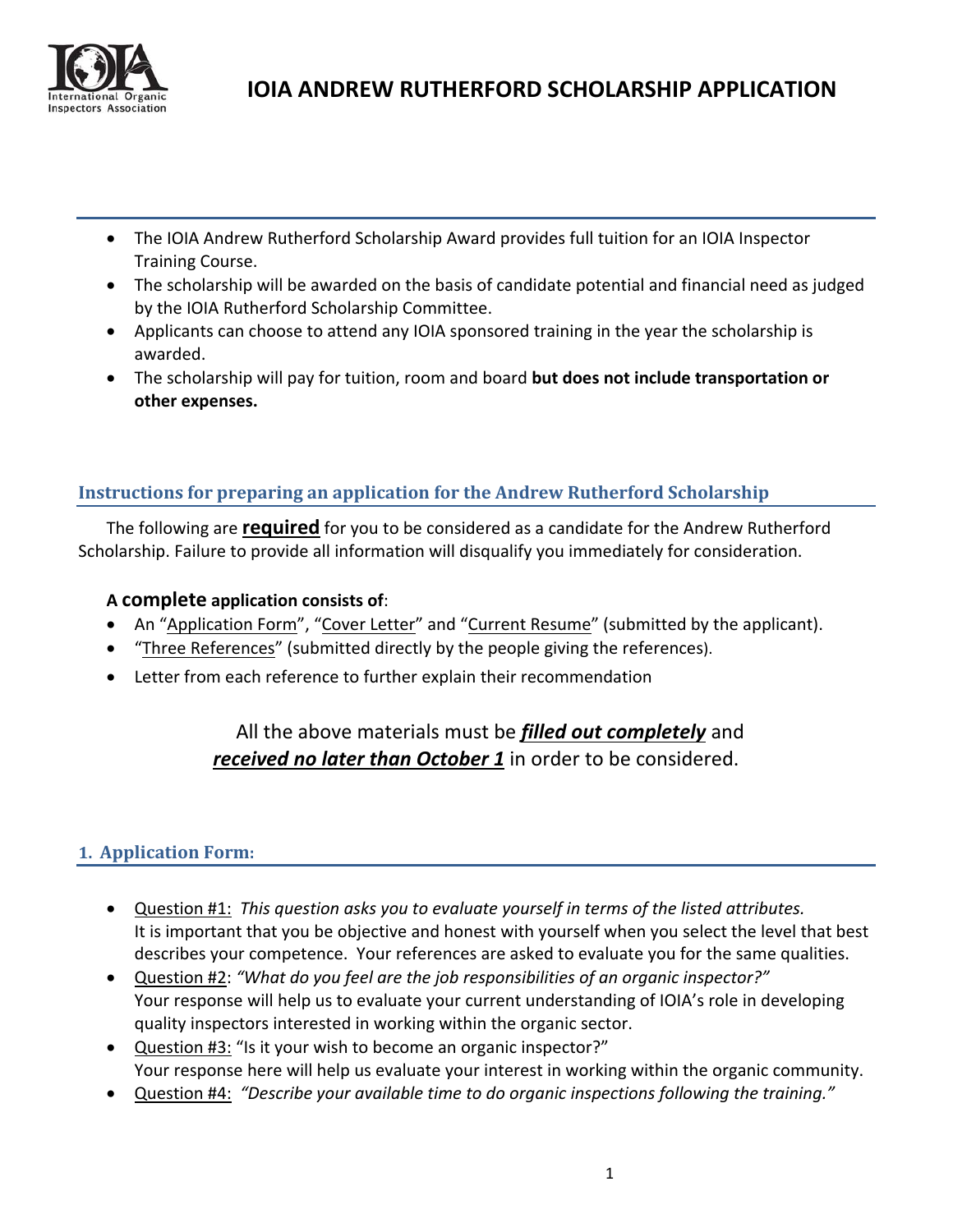

# International Organic **1014 ANDREW RUTHERFORD SCHOLARSHIP APPLICATION**

Examine your resources, any known personal limitations and commitments and your motivation for the work you plan to do. Keep in mind that your answer should be relative to the training you will receive and the added expertise gained from the training.

- Question #5: *"Do you have any present, past, or known future involvement that could be perceived by a reasonable person as being in conflict of interest if you pursue this career?"* The IOIA Code of Ethics requires that members "shall avoid situations of conflict of interest". One cannot permit herself/himself, either unwittingly or intentionally, to participate in an interest conflict.
- Question #6: *"Can you afford to pay the tuition for an IOIA Inspector Training Course?"* Your need, financially, is a significant consideration when making application for the scholarship. You would not be applying for the scholarship if you could afford the training without some hardship. Be considerate in your response and qualify the level of hardship as best you can.
- Question #7: *"If you don't receive this scholarship will you still attend an IOIA training, now or in the future?"*

Your response here will help us evaluate your interest in working within the organic community.

 Question #8*: "Are you currently or have you ever been a member of IOIA?"* There is no requirement for scholarship applicants to be IOIA members. IOIA is a member‐based association that can only be as strong as its membership.

## **2. Cover Letter:**

In your cover letter, include the following information (type or print clearly):

- What are your personal goals over the next 5 years?
- Explain how you intend to make use of the training to help you to achieve these goals?
- What is your relationship with the organic movement and industry?
- What experience would you bring to organic community?
- Discuss your personal strengths. How do these strengths affect your relationship with others?
- How could you improve the effectiveness of your work and your work relationships?
- Provide examples, if any, of your accomplishments, particularly with reference to organics.
- **Please be sure to sign your cover letter.**

## **3. Current Resume:**

Your resume should reflect your education and work experience. You can use the same one you would use in a job search.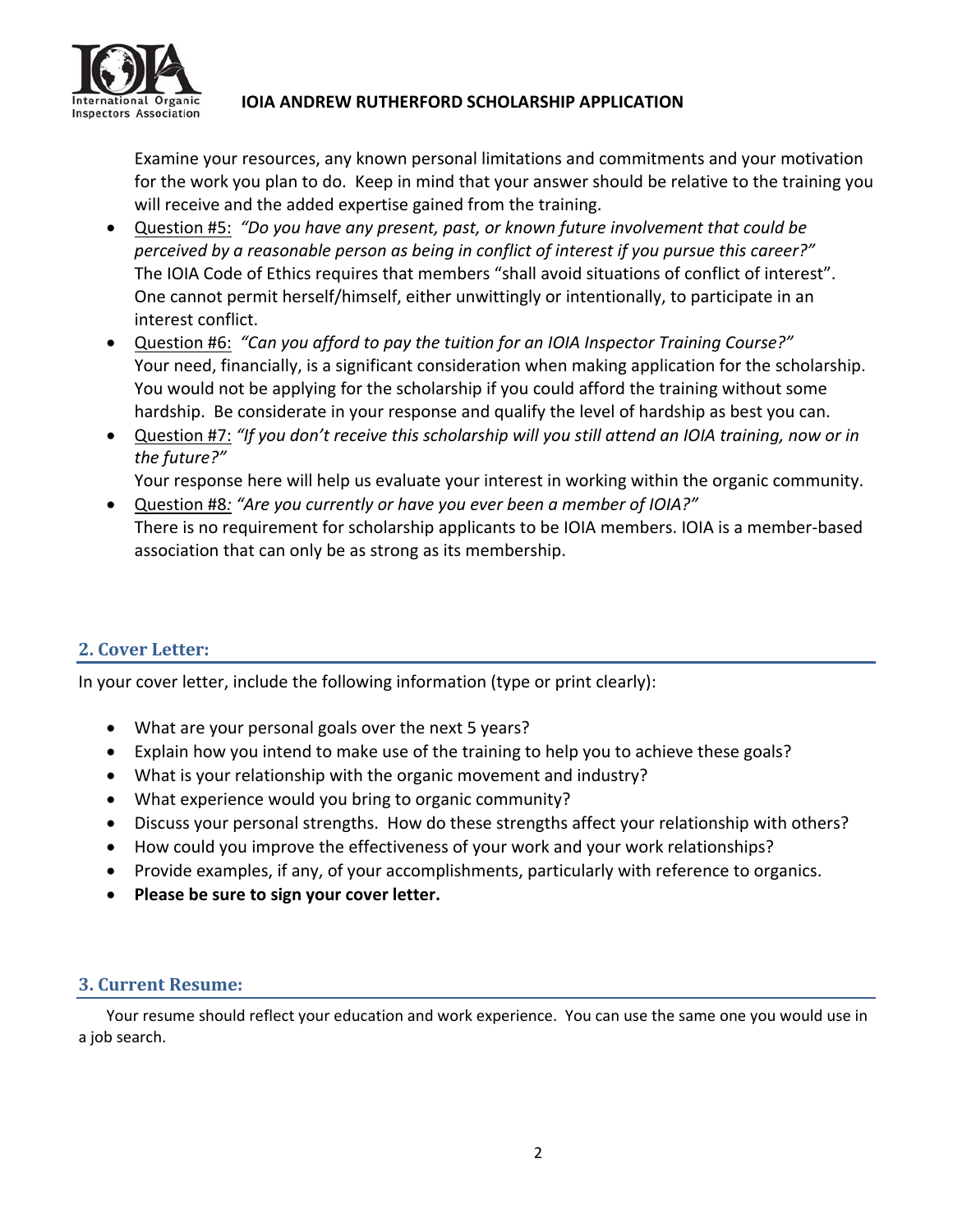

# **International Organic IOIA ANDREW RUTHERFORD SCHOLARSHIP APPLICATION**

#### **4. References:**

- Please have each of the three people providing your references use the supplied form.
- The references should be submitted to IOIA directly.
- Preferably, one reference should be from a local organization or group involved in fostering organic agriculture or some type of community initiative.
- If you have a sponsor, a reference letter from this entity would also be appropriate.
- Please remind your references that their forms and letters **must be signed** to be considered complete.

**Completed Application** with **Cover Letter, Resume** and **three references** should be emailed to:

#### [scholarship@ioia.net](mailto:scholarship@ioia.net)

You may also return hardcopies to: **IOIA, P.O. Box 6, Broadus, MT, USA 59317, attn: Scholarship**

## **Deadline for receipt is October 1. Applicants will be notified by December 15th.**

For further info contact us at: [scholarship@ioia.net](mailto:scholarship@ioia.net)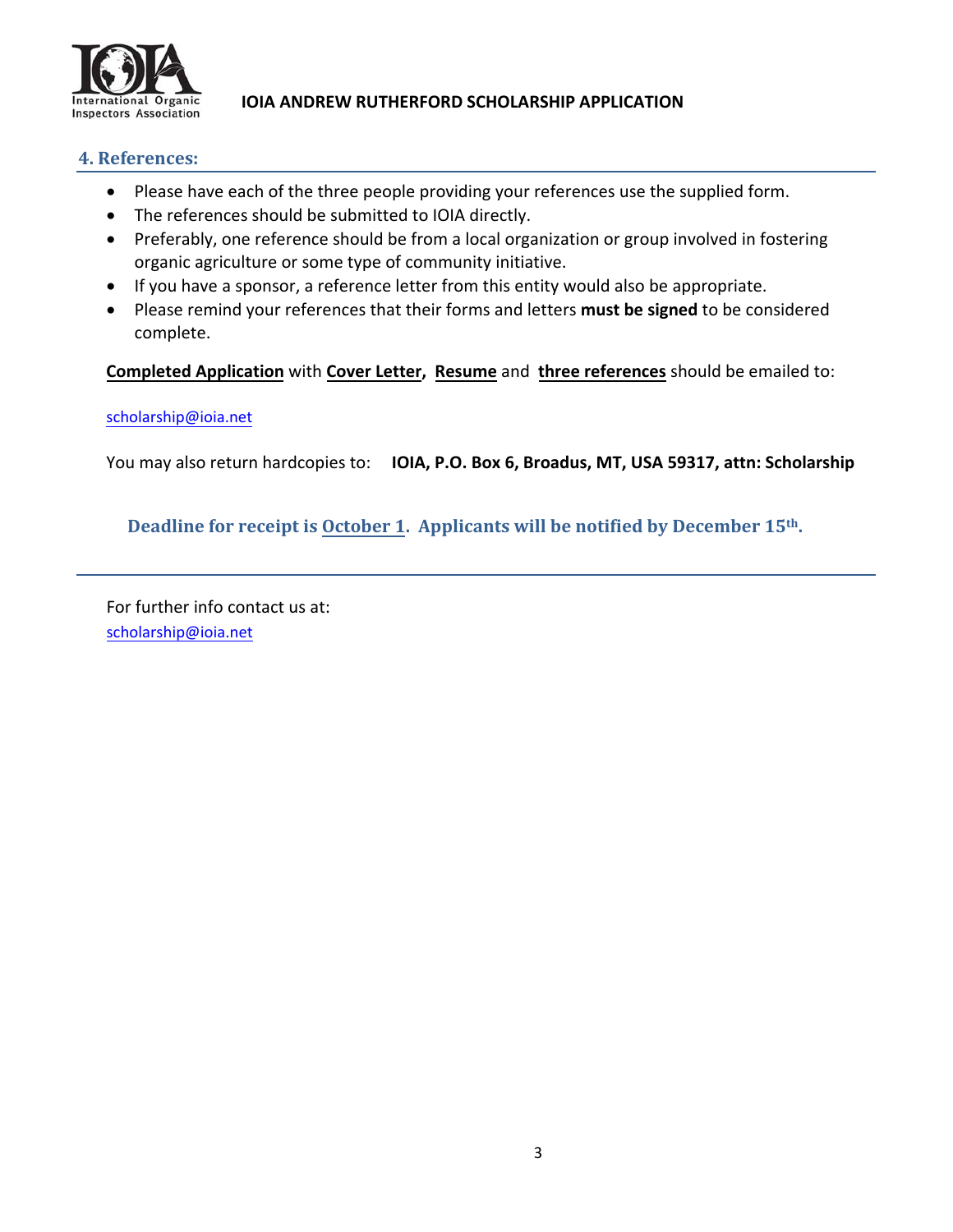

**International Organic IOIA ANDREW RUTHERFORD SCHOLARSHIP APPLICATION For Year \_\_\_\_\_\_\_\_\_**

**Please read the instructions (on page 1 & 2) before preparing the application.**

| Type of Training Course you are Applying For: $\Box$ Basic Farm; $\Box$ Process; $\Box$ Advanced (Must qualify) |  |  |  |  |  |  |
|-----------------------------------------------------------------------------------------------------------------|--|--|--|--|--|--|
|                                                                                                                 |  |  |  |  |  |  |
|                                                                                                                 |  |  |  |  |  |  |
|                                                                                                                 |  |  |  |  |  |  |
|                                                                                                                 |  |  |  |  |  |  |
|                                                                                                                 |  |  |  |  |  |  |
|                                                                                                                 |  |  |  |  |  |  |

**Note:** Three references are required. One of the references, if possible, should be from a local organization or group involved in fostering organic agriculture or some type of community initiative.

#### **The reference forms must be returned to IOIA by October 1.**

| Name of Reference (may not be a family member) | Reference Phone # | Reference emails |
|------------------------------------------------|-------------------|------------------|
|                                                |                   |                  |
|                                                |                   |                  |
|                                                |                   |                  |

Have you had Organic Inspector Trainings? Ves No

| Type and Location of Training Taken | Year of         | Type and Location Training Taken | Year of         |
|-------------------------------------|-----------------|----------------------------------|-----------------|
|                                     | <b>Training</b> |                                  | <b>Training</b> |
|                                     |                 | ، پ                              |                 |
|                                     |                 | 4.                               |                 |

| Have you performed organic inspections? $\vert$ Yes $\vert$ No |           |            |  |
|----------------------------------------------------------------|-----------|------------|--|
| Approximate # of organic inspections done: Farm                | Livestock | Processing |  |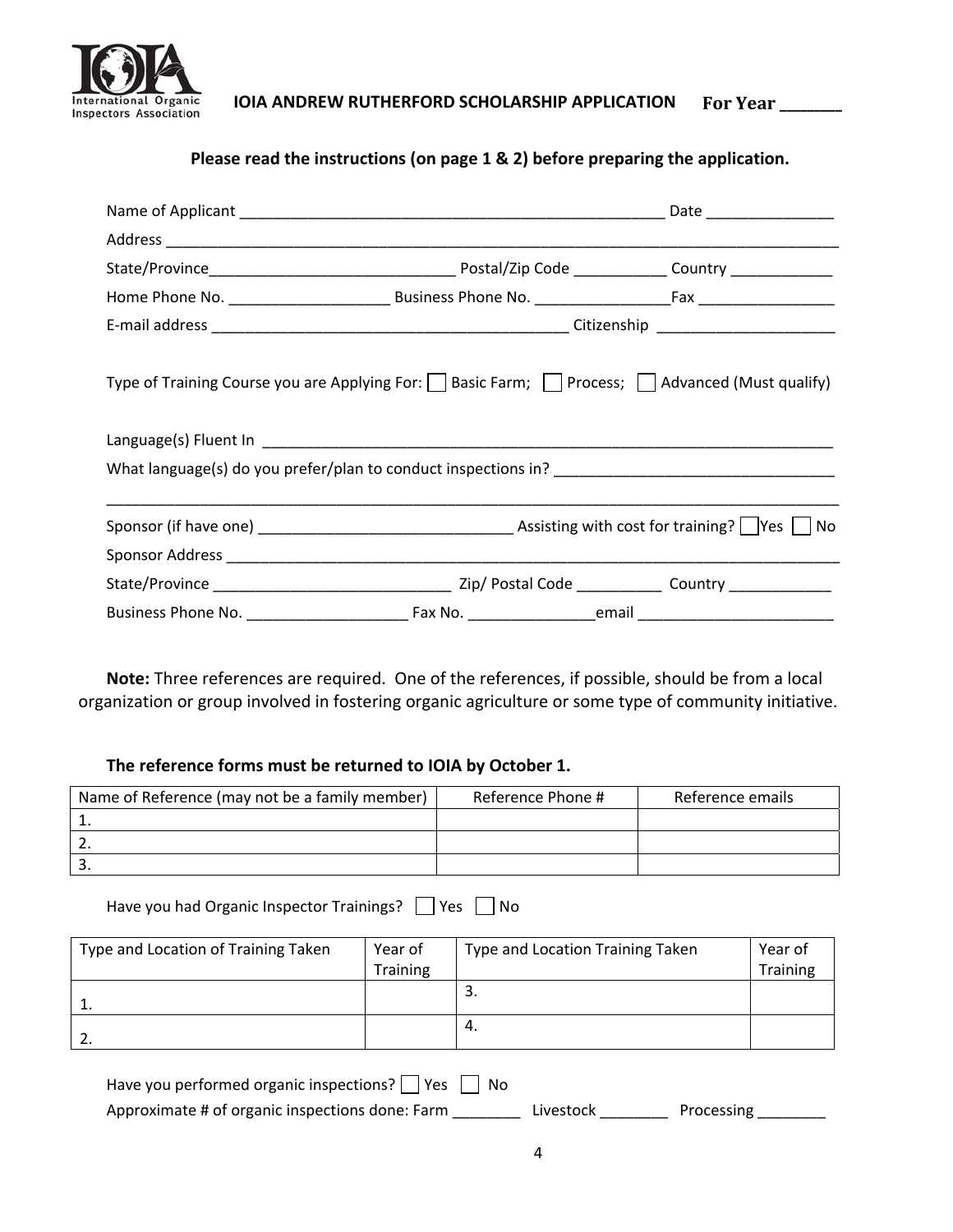

# **International Organic IOIA ANDREW RUTHERFORD SCHOLARSHIP APPLICATION**

| APPLICANT NAME |  |
|----------------|--|
|                |  |

 $\blacksquare$  FOR YEAR  $\blacksquare$ 

1. Please assess your abilities as objectively and honestly as you can. (Check box for excellent, good, average or poor):

| Ability                   | Excellent | Good | Average | Poor |
|---------------------------|-----------|------|---------|------|
| Intellectual              |           |      |         |      |
| Self Confidence           |           |      |         |      |
| <b>Observation Skills</b> |           |      |         |      |
| <b>Listening Skills</b>   |           |      |         |      |
| Imagination/creativity    |           |      |         |      |
| Analytical                |           |      |         |      |
| <b>Writing Skills</b>     |           |      |         |      |
| <b>Verbal Skills</b>      |           |      |         |      |

2. What do you feel are the job responsibilities of an organic inspector?

| 3. Is it your wish to become an organic inspector? Pes No If Yes: $\Box$ Part Time; $\Box$ Full Time                                                                                                                    |
|-------------------------------------------------------------------------------------------------------------------------------------------------------------------------------------------------------------------------|
|                                                                                                                                                                                                                         |
| 5. Do you have any present, past, or known future involvement that could be perceived by a reasonable<br>person as being in conflict of interest if you pursue this career? Yes   No   If yes, please explain _________ |
| 6. Can you afford to pay the tuition for an IOIA Inspector Training Course? The tuition, lodging and meals for<br>an IOIA inspector course is about \$600-800.00 US per session? Yes $\vert$ No $\vert$ Please explain: |
|                                                                                                                                                                                                                         |

\_\_\_\_\_\_\_\_\_\_\_\_\_\_\_\_\_\_\_\_\_\_\_\_\_\_\_\_\_\_\_\_\_\_\_\_\_\_\_\_\_\_\_\_\_\_\_\_\_\_\_\_\_\_\_\_\_\_\_\_\_\_\_\_\_\_\_\_\_\_\_\_\_\_\_\_\_\_\_\_\_\_\_\_\_\_\_\_\_\_\_\_\_

\_\_\_\_\_\_\_\_\_\_\_\_\_\_\_\_\_\_\_\_\_\_\_\_\_\_\_\_\_\_\_\_\_\_\_\_\_\_\_\_\_\_\_\_\_\_\_\_\_\_\_\_\_\_\_\_\_\_\_\_\_\_\_\_\_\_\_\_\_\_\_\_\_\_\_\_\_\_\_\_\_\_\_\_\_\_\_\_\_\_\_\_\_ \_\_\_\_\_\_\_\_\_\_\_\_\_\_\_\_\_\_\_\_\_\_\_\_\_\_\_\_\_\_\_\_\_\_\_\_\_\_\_\_\_\_\_\_\_\_\_\_\_\_\_\_\_\_\_\_\_\_\_\_\_\_\_\_\_\_\_\_\_\_\_\_\_\_\_\_\_\_\_\_\_\_\_\_\_\_\_\_\_\_\_\_\_